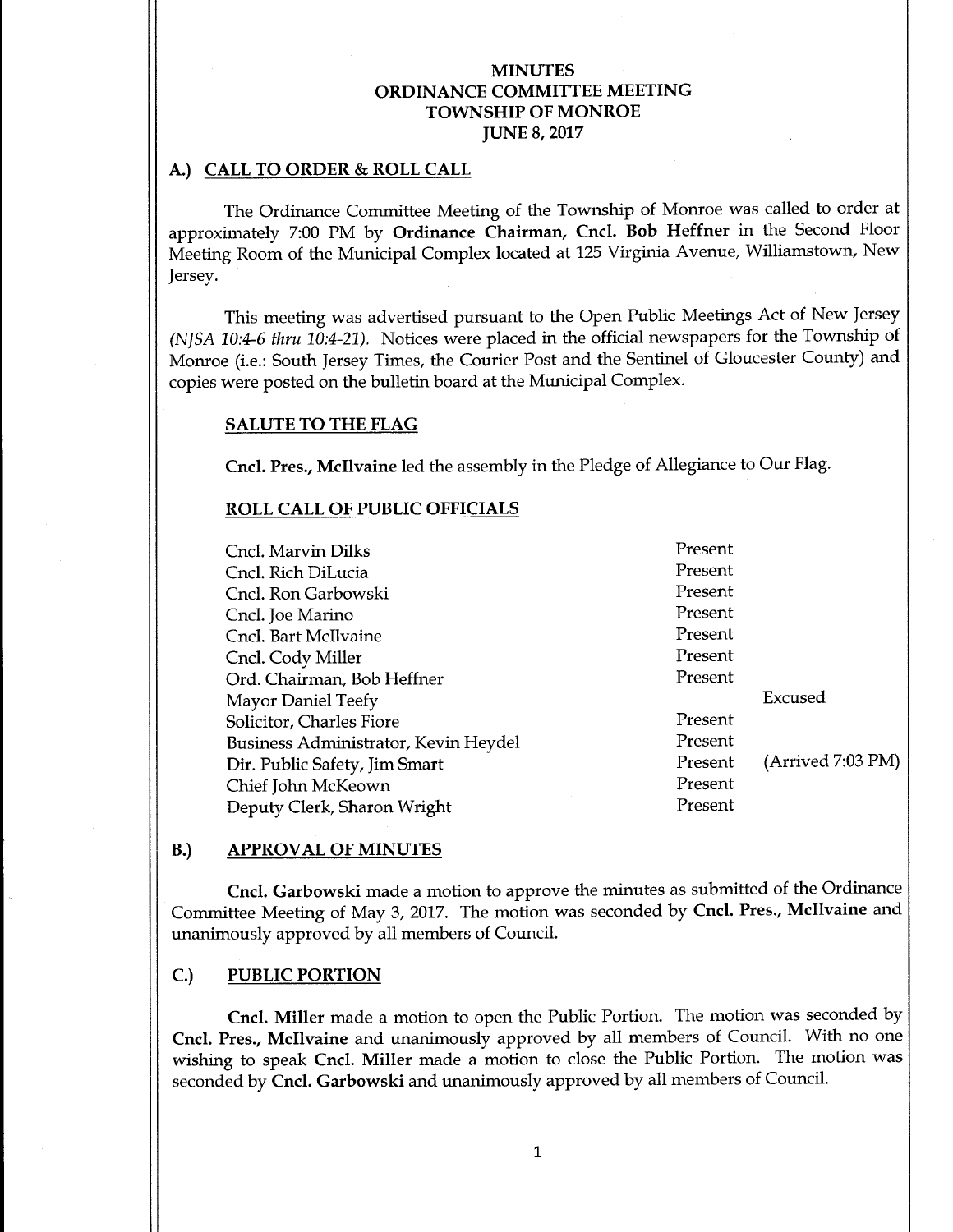#### D.) ORDINANCES FOR REVIEW

## Rescinding Mink Lane Redevelopment Plan

Solicitor Fiore explained the Redevelopment Attorney felt it was <sup>a</sup> good idea to adopt an ordinance rescinding the remnants of the Mink Lane Redevelopment Plan to get it off the books. Part of that Plan had been voided by Judge Curio many years ago and it was indicated that the entire zone was eradicated based upon her actions. Mr. Fiore noted if something else is brought forward in the future it will go through the redevelopment process, which is Council refers it to the Planning Board for consideration and then the Board designates the area as <sup>a</sup> redevelopment area and sends it back to Council to act upon. Cncl. DiLucia questioned if no redevelopment plan is in place for that area how would <sup>a</sup> developer be prevented from dictating to the township what he is going to put there. Mr. Fiore explained a developer could file an application with the appropriate board and if it is a viable application a certain number<br>of homes based upon the square footage of the property would be permitted. Cncl. Miller of homes based upon the square footage of the property would be permitted. explained part of the reason this is being done is because the Redevelopment Committee is contemplating a redevelopment designation for a major section of that roadway (Sicklerville Road). The goal is to control what development goes there and also to try to remedy the road situation. Cncl. DiLucia questioned in the interim of the old plan and a new one would that leave the township vulnerable and would Council be better off removing the redevelopment plan or having something in place until it is amended. He felt it could be rescinded and <sup>a</sup> new plan put in place at the same time. Solicitor Fiore felt it may not be <sup>a</sup> bad thing because in the Zoning Board approval Ira Taylor was permitted to have 119 townhomes on the Mink Lane site but now developers are coming in wanting 20,000 square feet of retail and <sup>482</sup> units. The Ira Taylor portion is not covered by redevelopment because that was thrown out by the court about five years ago. The only portion left is the land fill and nothing can be built there anyway so we are back to square one. Cncl. DiLucia noted Sicklerville Road is a nightmare between the Black Horse Pike and the Atlantic City Expressway in the morning and at night so we can't afford to have a developer put more houses in there without widening that road. Solicitor Fiore have a developer put more houses in there without widening that road. explained the Redevelopment Committee has talked about doing a designation along the entire Sicklerville Road corridor and the right-of-way, which is about sixty feet and that is enough to widen the road. Cncl. Miller noted nothing is official yet but the DVRPC is contemplating that road as <sup>a</sup> priority. The County is trying to get funding to redo that road so if we move forward with some form of designation for redevelopment it would allow us the flexibility to do what needs to be done to improve that entire road. Cncl. DiLucia noted he would not have <sup>a</sup> problem with revisiting this if the Solicitor felt confident that this would not put the township in a defensive position in the interim. Mr. Fiore indicated he was confident about doing this. Cncl. Heffner polled Council and all members were in favor of moving it forward for First Reading at the June 26th Council Meeting.

## Chapter 267" Vehicles & Traffic" (Bus Stop Library Street)

Solicitor Fiore explained this is just changing the bus stop location in the code from Library Street to Chestnut Street. Cncl. Heffner polled Council and all were in favor of moving the amendment forward for First Reading at the June 26th Council Meeting.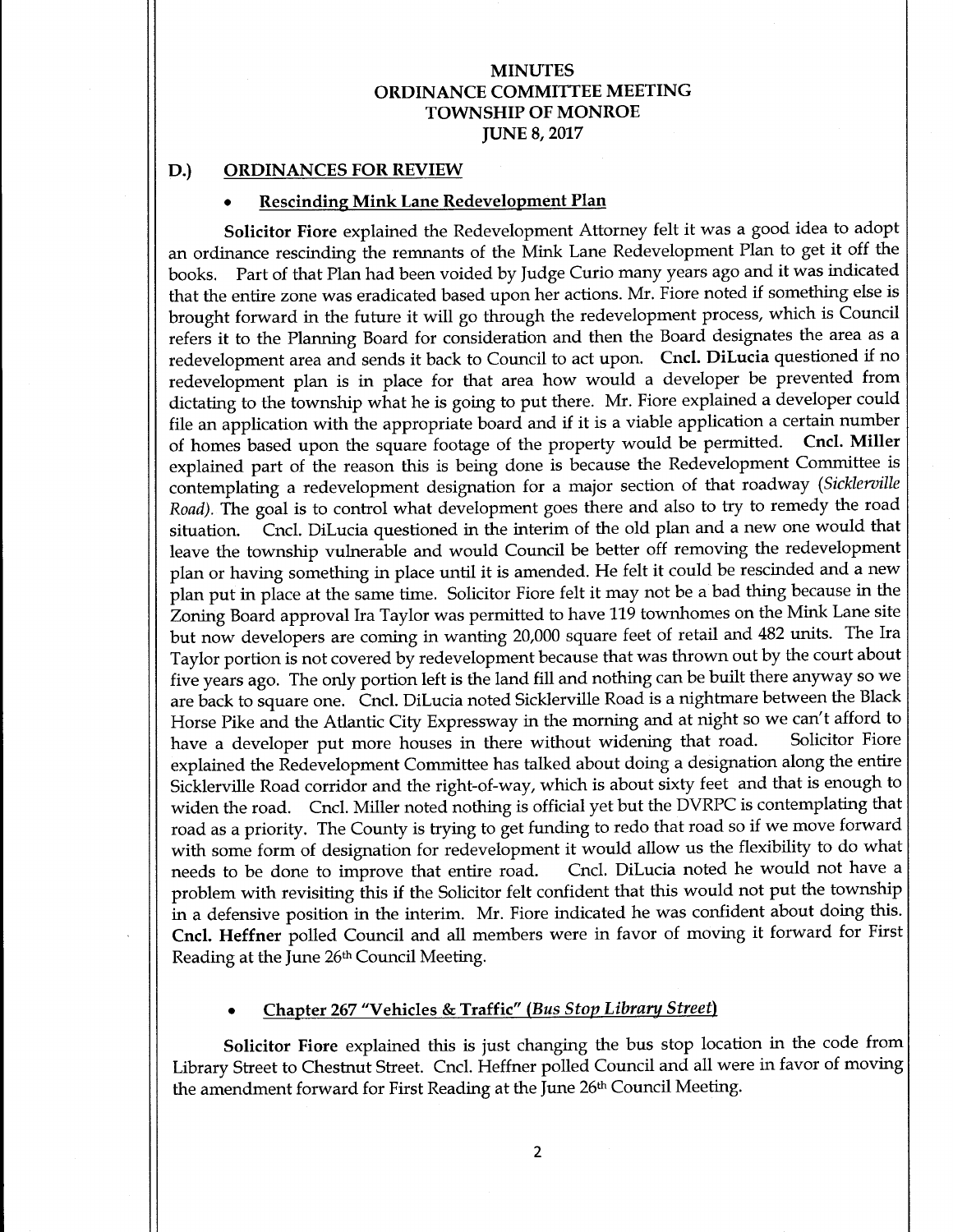#### D.) ORDINANCES FOR REVIEW (cont'd)

# Chapter 37 "Length of Service Awards Program" (LOSAP)

Solicitor Fiore explained the amendment to Chapter 37 changes only the items that were required by law to conform to State Statute. Any changes to the point system would require going out to referendum and it was felt that would not be a good idea as it may not be successfully passed. Cncl. DiLucia noted during the Committee Meeting there was much Cncl. DiLucia noted during the Committee Meeting there was much discussion about this and he thought <sup>a</sup> consensus had been reached that if the point system was not going to be changed to make it more liberal/ equitable for the ambulance people then we would look at developing things to make the accumulation of points more liberal or a stipend would be given to them. He requested both things be addressed at the same time because the Ambulance Association felt if they give up their position on the re-allotment of points then nothing would ever happen with the other things. Solicitor Fiore noted legally Council can do<br>that. Cncl. Heffner noted he was at those meetings too and in his opinion we were just Cncl. Heffner noted he was at those meetings too and in his opinion we were just changing what the State mandated should be changed. As far as the stipend issue he told everyone at those meetings his word is his bond and this would be taken care of and no backdoor deals will be made on anything. Cncl. DiLucia explained the reason he brought this up was because Matt Mills made <sup>a</sup> comment that Council says things will be done and then nothing gets done. He felt Council didn't do that but as <sup>a</sup> level of comfort for Mr. Mills it should be handled at the same time and he asked if it would be proper to make <sup>a</sup> motion to incorporate both issues together. Solicitor Fiore replied yes. The motion would be to table the ordinance pending further review of the stipend. Cncl. DiLucia wanted to discuss the stipend and incorporate that into the motion for the proposed ordinance. Mr. Fiore explained LOSAP would be one ordinance and the stipend would be created in another section in the code. Cncl. Miller questioned whether the amendment was time sensitive. Mr. Fiore advised it was not. This came about because <sup>a</sup> study was done throughout the State and it was found that most of the towns in the study were not in full compliance so it was suggested municipalities review their current ordinance and amend it to reflect the current law. Director of Public Safety Jim Smart noted the stipend will affect the LOSAP ordinance in the sense that it will be taking EMS out of that ordinance as being part of the LOSAP program. **Matt Mills** noted when the stipend<br>program was originally discussed it was in addition to LOSAP. Mr. Smart disagreed. He program was originally discussed it was in addition to LOSAP. Mr. Smart disagreed. He<br>noted it was one or the other and he also discussed that with the Business Administrator. Mr. noted it was one or the other and he also discussed that with the Business Administrator. Heydel noted he never said he wanted to do away with LOSAP. Mr. Smart felt that would be double dipping for some people. Cncl. DiLucia noted there are inequities between how points are accumulated for both groups and the Ambulance Association has a much harder time getting 75 points. Everyone at the meeting agreed we didn't want to do a referendum and that we would keep LOSAP as it was. We also agreed to the concept of <sup>a</sup> stipend because if required forms were completed it would be self-funding. Mr. Heydel explained LOSAP only works for thirteen people in the Ambulance Association. It does not benefit anyone else because most people are not here long enough to meet the eight year requirement and the point system can't<br>be restructured. Mr. Mills explained the point system was actually spelled out in the Mr. Mills explained the point system was actually spelled out in the referendum so in order to make any changes to it, it would need to go back out for referendum. He noted 80% of the thirteen people are lifetime/ exempt members like his mother and outside of officers most of today's members are ineligible because they can't reach 75 points so that's why the stipend is in addition to LOSAP. He didn't think taking LOSAP away was even He didn't think taking LOSAP away was even discussed because it should not be taken away from the people already vested in it. Cncl.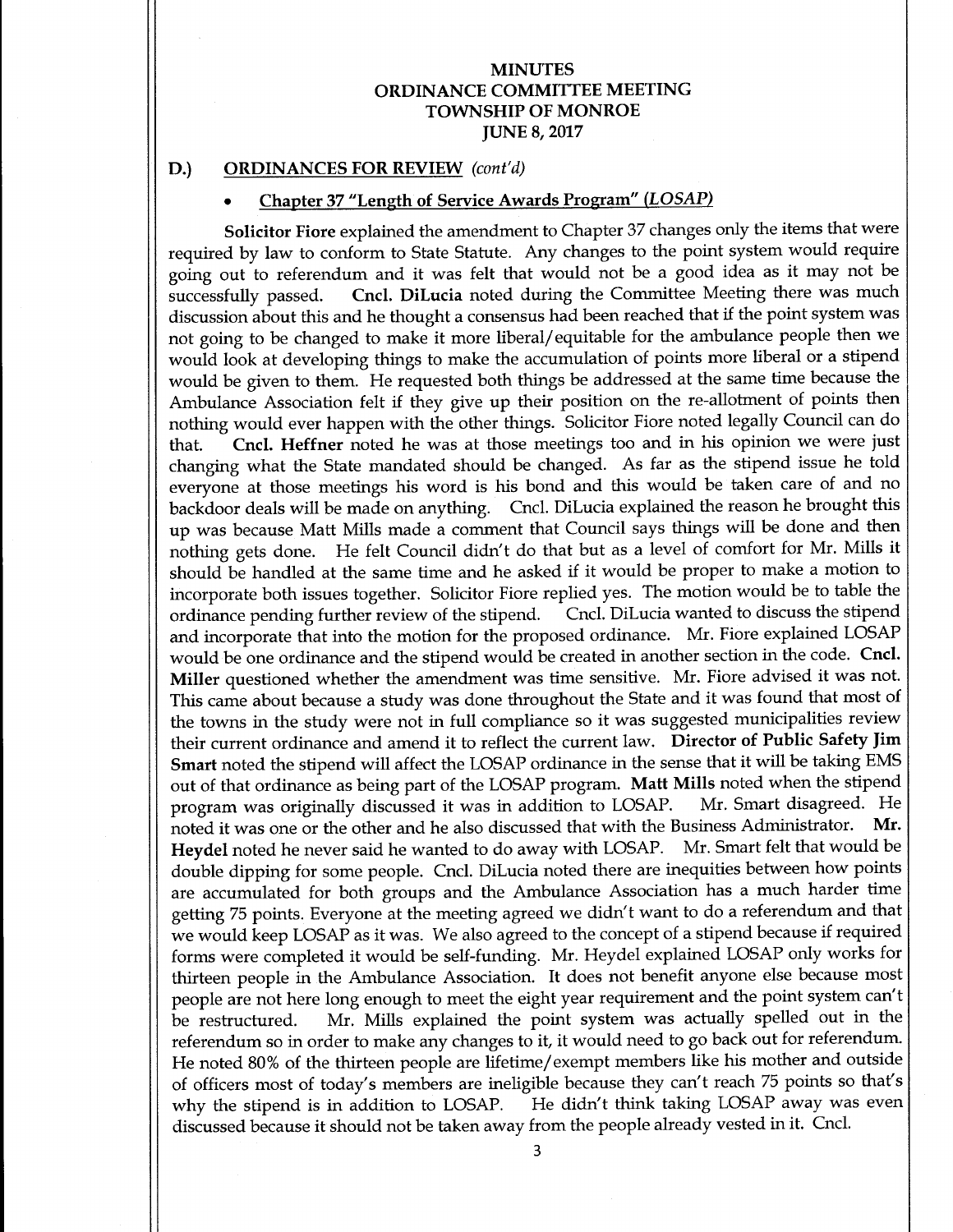#### D.) ORDINANCES FOR REVIEW (cont'd)

DiLucia noted he considered stipends self-funding because it costs nothing or very little to implement and it goes <sup>a</sup> long way in retention and recruiting. He went on to say forms are not being completed/ entered timely so we are losing money from the insurance company but if <sup>a</sup> stipend of \$5.00 per EMT was given when forms are completed timely additional revenue would be coming in to offset the cost. He felt LOSAP and giving stipends would have nothing to do with the other. We are just trying to find <sup>a</sup> way without changing the format for accumulating points to increase both retention and recruiting ability for the Ambulance Association. Mr. Heydel noted thirteen people from the Ambulance Association receive LOSAP and there will never be anymore because the kids coming in at eighteen burn out from working twelve hour shifts per week for nothing and leave before the eight years. He noted if Council wants a time study he has calculations that show members of the Ambulance Association put in a lot more time than the other organizations. Solicitor Fiore questioned the process of completing charts. Matt Mills explained the ambulance crew consists of two EMTs, one driver and one that rides in the back of the ambulance and they alternate duties on each call. One chart per patient is completed by the EMT in the back of the ambulance and that must be signed by the EMT driving. There are various stipulations for completing charts such as the patient must be transported. Mr. Heydel added charts are completed when there is a successful completion of a call. Cncl. Heffner noted if a handful of people meet the LOSAP requirement they can't be given a stipend, as that would open up a can of worms because the Fire<br>Department could also request a stipend He felt this is like double dipping. Cncl. DiLucia Department could also request a stipend. He felt this is like double dipping. felt there was a consensus during the committee meeting that the leadership of the Fire Department didn't have <sup>a</sup> problem with this. Their only concern was that nothing change in terms of how points were accumulated and the five year time period. The trade-off was the Fire Department would not stand in the way of a stipend as long as those two things continued<br>because they understood there were some inequities. He noted it bothered him when Matt because they understood there were some inequities. Mills said he didn't know if he could trust Council because they say things but when it comes time to do something it never happens. Cncl. DiLucia stated as a councilman if he says something tonight that is the way he will vote when the time comes to vote. He didn't think it would be beneficial to discuss calculations and who gets what because that was all on the record. He felt the issue is whether Council wants to give them something since there is a shortfall in the calculation method that can't be changed due to the possibility it may not pass <sup>a</sup> referendum. Matt Mills noted the current members of the Ambulance Association are nowhere near accumulating LOSAP money except for the officers. The people getting LOSAP are the exempt life members that after serving ten years no longer run ambulance calls but there are other ways for those people to accumulate points. The number of people meeting the point requirements is very small and most of them are those that came over from Cecil when their ambulances were moved to the Ambulance Association. Tom Swartz, member of the fire department, commented Jim Smart was not at the last committee meeting with members of the Ambulance Association, Williamstown Fire Department, Cecil Fire Department and a few members of Council. He explained these are two completely different items. There are ways the Ambulance Association can generate points by doing paperwork and he told them he would show them how because they are getting the points but are not documenting them correctly to get LOSAP. He noted it was never discussed whether they would get both only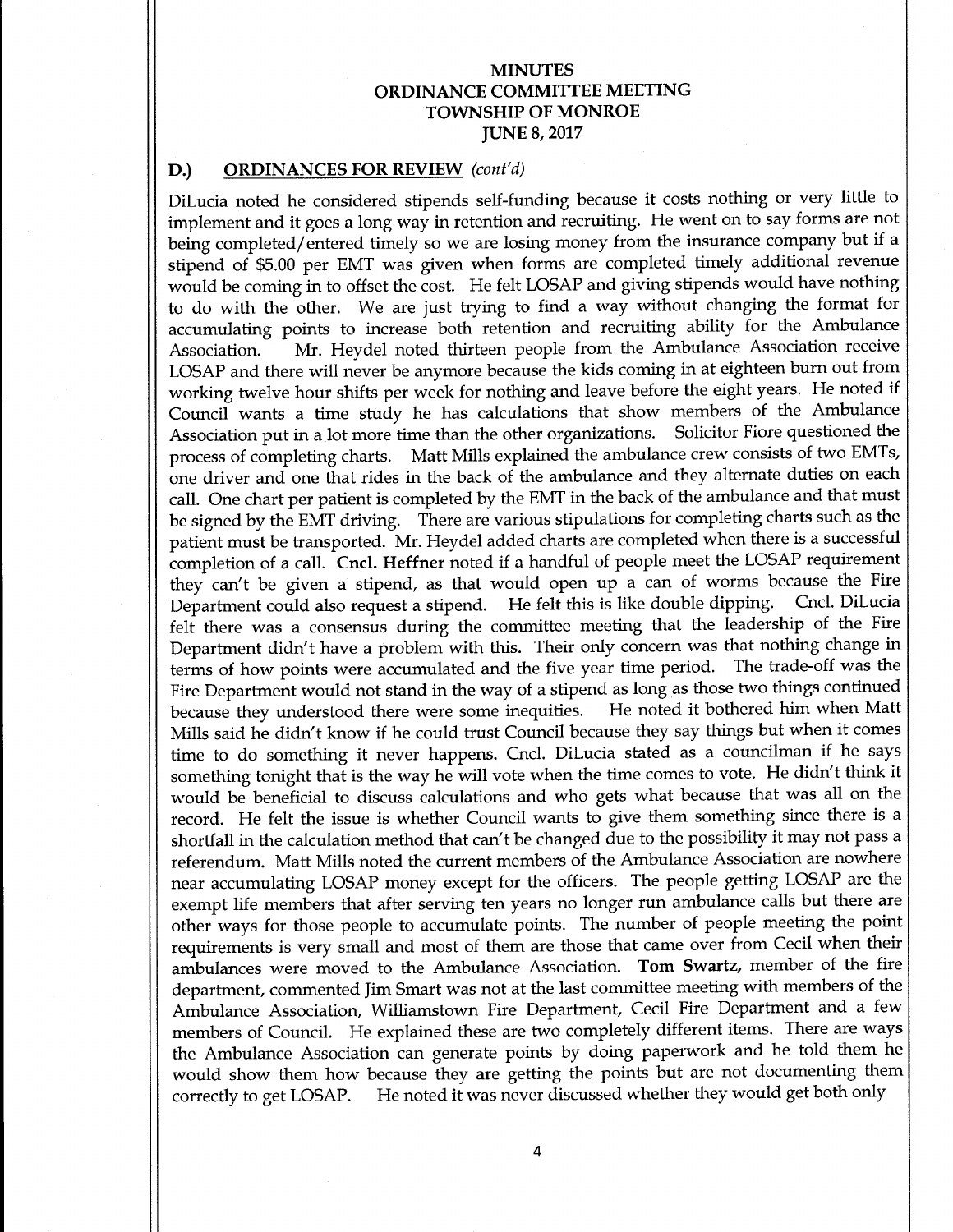## D.) ORDINANCES FOR REVIEW (cont'd)

that it would be <sup>a</sup> way to keep the younger people. Solicitor Fiore added most importantly it was for efficiency in getting the charts submitted to get the reimbursement through third party billing. Solicitor Fiore questioned whether Mr. Swartz felt there will be an uprising by the fire company if the ambulance members received <sup>a</sup> stipend. Mr. Swartz replied from him no but some members will probably have something to say. He felt LOSAP and the stipend might cause havoc down the road.. Cncl. Marino questioned whether the fire department had an avenue to do third party billing. Cncl. DiLucia noted that was discussed <sup>a</sup> few years ago and they didn't want to do that. Jim Smart noted if the Fire Department does not complete all required paperwork the entire township cannot apply for grants. Mr. Heydel commented the fire department had 660 reports compared to 2400 from the ambulance. He questioned if there are inequities in time and service why can't there be inequities in what the benefit is, why would that be equal while the other is not. Cncl. Miller noted Cecil has <sup>a</sup> problem with membership so they could request <sup>a</sup> stipend to entice membership as well. Jim Smart noted years ago Cecil didn't complete their reports and the Williamstown Fire Department had to keep on them or we would not have been eligible for the first thermal imagers so all this goes hand in hand. He noted there is a difference between the two organizations but because we complete our reports we have gotten grants for \$55,000.00 and up that have paid for such things as air packs and systems installed to alleviate the fumes inside the building. We cannot apply for those grants if the paperwork is not done so that is the incentive. Mr. Mills noted his end goal in his proposal is that more people will be recruited and retained so there will be more experience and the workload will be shared. He commented that one year he took 506 calls himself on the ambulance and that was when he was not able to drive so he had to write 506 reports that year. Mr. Heydel added and for all those calls he received <sup>25</sup> points. Mr. Mills noted based on the point system for EMS and the fire department if <sup>a</sup> firefighter takes 88% of the calls he will receive 88 points towards his LOSAP. If an EMT takes the same percentage of calls based on duty shifts they are capped at 25 points for their LOSAP so the fire department is receiving more money based on their point system versus taking calls on duty shifts. Solicitor Fiore questioned if ambulance members would elect to waive the LOSAP and elect to take money per report because most are not going to reach LOSAP. Mr. Mills noted the members that have joined the Ambulance Association within the last three years don't know what LOSAP is. He noted a stipend has shown to improve recruiting and retention, as there are studies that back that up and it does allow people that are otherwise unable to volunteer to volunteer more time because it would compensate them if they were to miss some time at work. Mr. Fiore commented LOSAP is a retirement account that doesn't matter to 20 year olds. Cncl. Pres., Mcllvaine explained he has tried to stay out of this because of being a fireman but he felt if the ambulance squad members are paid to go on <sup>a</sup> call as soon as the firemen find out they will want to be paid to go on fire calls. Nothing was said about this at the last fire meeting so the members are unaware this is even being discussed. The fire company is not getting the membership as in the past so they discussed having a membership drive at the Music Festival but Cncl. Pres., Mcllvaine didn't know if they did that. He cautioned Council to be ready to pay the firemen as well because they cannot collect LOSAP until they turn 55 years old so the kids will want money or they will leave. Mr. Mills noted the fire company chose not to third party bill like the Ambulance Association does to bring in revenue so there is a difference. Cncl. Pres., Mcllviane noted firefighters are taxpayers and as a firefighter he has been paying for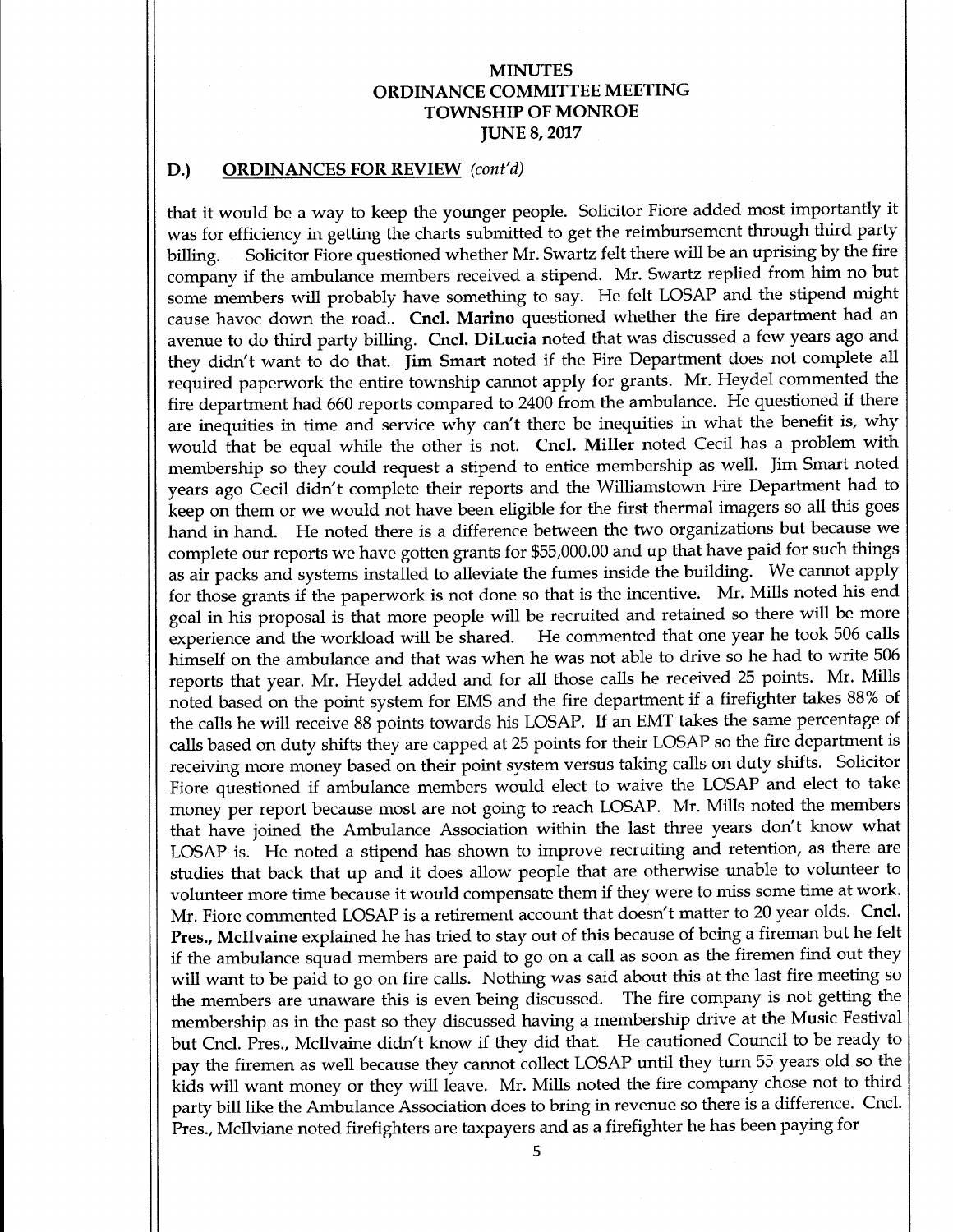#### D.) ORDINANCES FOR REVIEW (cont'd)

ambulance services since he started paying property taxes but his taxes did not go down when the township started charging for ambulance services. Mr. Heydel commented but they didn't<br>co up because of the \$900,000.00 in revenue that was put into the budget. Cncl. Pres. go up because of the \$900,000.00 in revenue that was put into the budget. McIlvaine was not against giving stipends but he was against giving them as an incentive to complete reports as he felt that would be rewarding the incompetence of people who are supposed to be doing the reports in the first place. Next police officers will be paid \$10.00 to complete their reports. He felt if Council wants to give stipends they should be given but not for completing reports. That would be much better than hiring full time employees. Mr. Mills noted the Ambulance Association never brings its entire membership to a council meeting to object to something the fire company is given, as they feel the fire company deserves everything they get but anything the Ambulance Association asks for they are repeatedly told no. Cncl. Pres., Mcllvaine noted the Williamstown Ambulance Association, Williamstown Fire Department and Cecil Fire Department were all part of establishing the point system that was placed on the ballot and he questioned when was the Ambulance Association told no. Mr. Mills replied about the rescue truck. Cncl. Pres., McIlvaine noted that is an entirely different issue and we will not go there tonight. Mr. Mills commented this is not <sup>a</sup> battle between the Ambulance Association and the Fire Department he just came here tonight to explain his proposal. Director Smart stated Mr. Heydel is the one who told Cncl. DiLucia the stipend would be an incentive just as he said it on the record tonight. Mr. Mills explained Mr. Heydel<br>is right but that is not the purpose for a chart to be completed. The purpose of charts being is right but that is not the purpose for a chart to be completed. completed is for a call to be billable and calls are only billable when patients are transported to the hospital. If a crew goes out and the patient is a refusal or we do <sup>a</sup> public service assignment or <sup>a</sup> lift assist those calls are not factored into the stipend. Only the calls that are billable will be factored in. Mr. Smart pointed out LOSAP means length of service and that money cannot be touched until retirement age or in the event of <sup>a</sup> hardship. The stipend would be immediate. At this point Cncl. Heffner stopped the discussion noting everyone has their own opinion on this that is not going to change and he polled Council regarding their feelings on this matter. Cncl. Garbowski felt the LOSAP ordinance should be moved forward as is and the rewards program should be addressed further. Cncl. DiLucia noted at the Committee Meeting it was the consensus of everyone not to go out for another referendum because it might not be approved if people realize \$1,700.00 a year is given to firemen and EMTs. Mingled in that discussion was how inequities between the two organizations could be eliminated. Two suggestions were made one was to find a more liberal way to award points and the other was the stipend. He spoke of distinctly remembering Mr. Mills say that it will never get done and he thought when no one responded to that there was a consensus not only from Council but also from the fire company representatives in attendance. He felt it is the right thing to do and if the fire company requests it he is willing to look at that too but there is <sup>a</sup> distinct difference. This will bring revenue into the town or at least pay for itself. Council went to the fire company <sup>a</sup> year or two ago to recommend third party billing and it is on the record that they did not want to bill because it would hurt their ability to raise funds for their organization. None of the money they raise goes into the township but Council agreed not to third party bill because we did not want to damage their fund raising ability. These organizations must be looked at differently, however, if the fire company comes in and says they would third party bill he would look at it for them. Cncl. DiLucia noted if he had to vote tonight he would vote to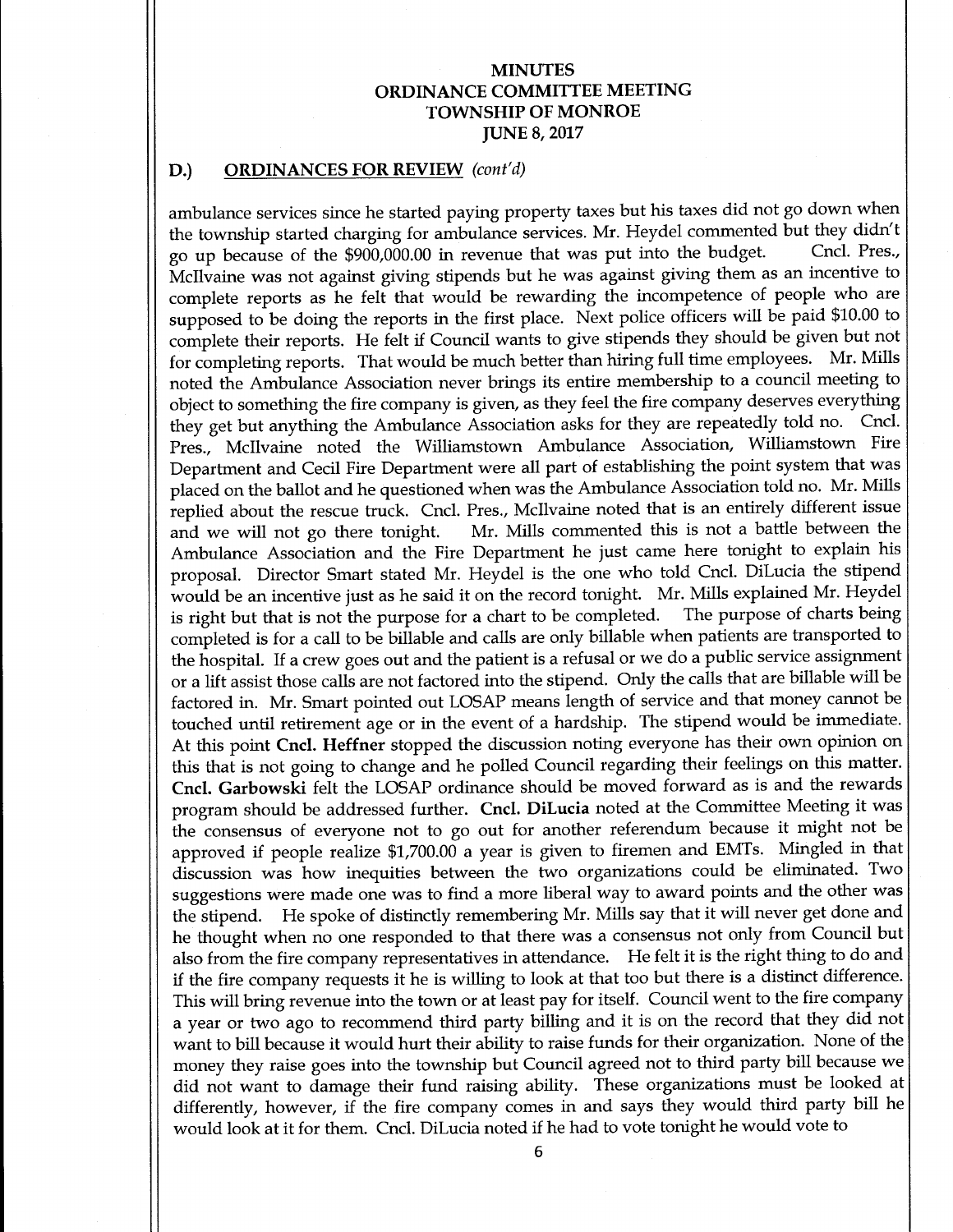#### D.) ORDINANCES FOR REVIEW (cont'd)

give the Ambulance Association the stipend. Cncl. Miller felt the LOSAP ordinance should move forward and then Council could consider the stipend under a separate conversation topic.<br>Cncl. Pres. McIlvaine was in agreement with Cncl. Garbowski and Miller. Cncl. Dilks Cncl. Pres., McIlvaine was in agreement with Cncl. Garbowski and Miller. wanted to move forward with the LOSAP ordinance and then discuss the stipend in the future. He noted he would vote in favor of giving the stipend because he was also at the meeting and everything Cncl. DiLucia said is the way it was when he left that meeting. Cncl. Marino noted he is okay with the LOSAP ordinance but he felt there was an inadequacy with the point structure. He questioned if the point structure was mirrored would there be any issues. Mr. Mills noted not if it worked for the Ambulance Association the way it works for the Fire Department. Cncl. Marino questioned whether this was being used to recruit or bring in additional revenue. Mr. Heydel explained it would do both. Based upon 2400 calls the cost to the township will be \$24,000.00 but it might be less because not all calls are transports. He estimated approximately \$50,000.00 more in revenue will be brought in at a minimum and less<br>than \$25,000.00 will be paid out. This will be managed by the EMS charts. Cncl. Marino This will be managed by the EMS charts. Cncl. Marino questioned whether there will be changes to the current process because there seems to be problems getting the charts done. Mr. Mills explained if members are recruited and retained not only do you lighten the workload but more calls will be answered and more reports completed. Cncl. Marino questioned whether there will be financial caps. Mr. Mills explained there is <sup>a</sup> built in cap based upon the 20% rule from the Department of Labor. A volunteer cannot be paid more than 20% of what it would cost to have <sup>a</sup> full time employee do that job. He explained based upon \$14.00 per hour EMT salary at \$5.00 or \$10.00 per call (duty or all call) no matter how many calls are taken in a twelve hour period the most a person can make is 35.00. If the number of EMT members are increased more trucks will get out, more calls will be answered, which means revenue would be increased so instead of Washington Township getting the revenue we will be getting it. Mr. Heydel added with more people the load will be lightened on the existing members, which means they will stay longer and there will be <sup>a</sup> bigger pool of volunteers. Cncl. Marino was okay with the LOSAP and with visiting the stipend issue later. He felt he would be voting in favor of the Ambulance Association. Frank McLaughlin noted many calls are recalled and refusals and he felt payment should be made for those calls as well instead of having the chart be the incentive for <sup>a</sup> successful completion of <sup>a</sup> call. He suggested this be thought out a little more because he was concerned fights might take place if <sup>a</sup> partner does not complete <sup>a</sup> chart and didn't think <sup>a</sup> stipend would be <sup>a</sup> guarantee charts will be done or people will respond. Cncl. Heffner noted as far as the LOSAP ordinance he felt the changes mandated by the State of New Jersey should be done and then Council could discuss the stipend proposal. Cncl. DiLucia noted he couldn't vote on the ordinance without knowing what is going to happen on the back end because of the discussions that took place at the committee meeting. This was all addressed in one context to avoid going back to a referendum so he was not willing to vote yes on the ordinance and then have the other issue go down. He added if we mean what we say then let's do it tonight because what more information could we get on this issue. Cncl. Heffner noted when he left that meeting he was under the impression this was ironed out but he didn't think we would be double dipping. He thought the LOSAP program was talked about in one breath and the stipend was a separate issue and both were going to be addressed. If <sup>a</sup> vote is taken tonight he would have no problem with the LOSAP program but would not vote in favor of double dipping; either you get LOSAP or you get a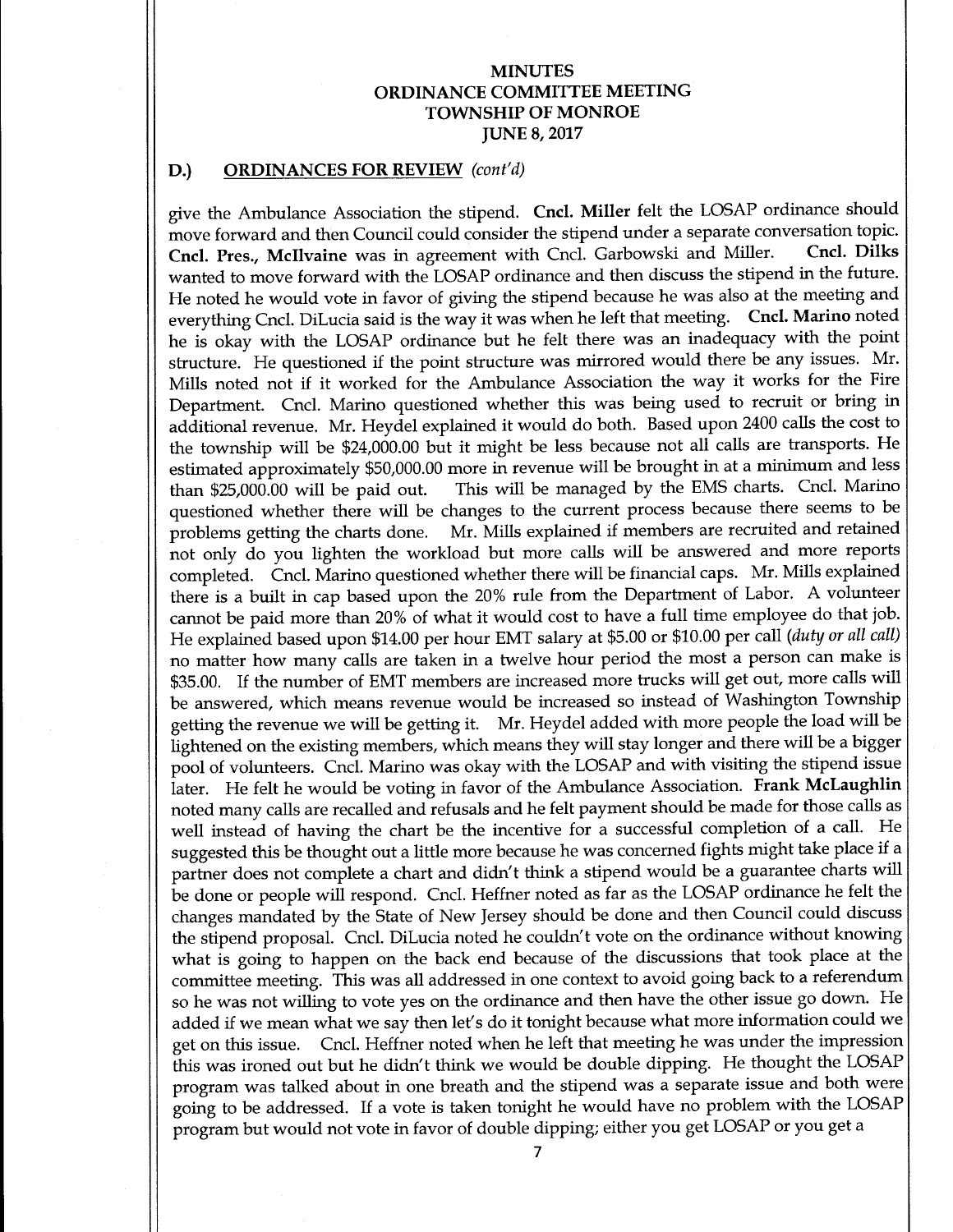#### D.) ORDINANCES FOR REVIEW (cont'd)

stipend, it will be one or the other. Mr. Mills noted he can speak on behalf of the Ambulance Association and they prefer to get the stipend. Cncl. Heffner requested Ambulance Association members attend the meeting when this is discussed again. Cncl. DiLucia wanted to make it clear that he would not vote on one without the other because if the stipend goes down he will look at LOSAP differently due to the inequity and then it can be left up to the residents and if they deny it, so be it. He noted the BA said about \$25,000.00 will be gained in revenue by putting this program into effect and that can be defended so he doesn't know what the issue is. It seems like if we give one group something another will demand something and if that's the case we will discuss and vote on that issue. Cncl. Miller noted whatever issue the fire company brings forth he cannot vote on but he feels that it would be beneficial for everyone to know about this before Council agrees to pay EMS a stipend as that would not be fair to the other organizations representing the township. He noted he does not know enough about this to vote on it and that is why he feels LOSAP should move forward and then the proper way would be for EMS to present a report to Council.

Cncl. DiLucia made a motion to table both issues, LOSAP and paying a stipend to Ambulance Association members, so the two issues could be addressed together. The motion was seconded by Cncl. Marino.

Cncl. Dilks, DiLucia, Garbowski and Marino voted yes and Cncl. Pres., Mcllvaine, Miller and Heffner voted no.

Tally: 4 Ayes, 3 Nays, 0 Abstain, 0 Absent. The motion to table the LOSAP ordinance and the stipend was duly approved.

Mr. Heydel questioned exactly what did Cncl. Miller want to see? Cncl. Miller noted he wanted to see the improvements and hear testimony from other departments that have done it because he doesn't know of any stats or figures on it and has never reviewed the stipend option before. If it will improve membership he does not have a problem with it but he can't vote on an expenditure before he sees it. Cncl. DiLucia noted Mr. Heydel just told us it would yield 25,000.00 in revenue so what other issue is there to consider. Cncl. Heffner stated <sup>a</sup> motion was made and passed to table this issue so the discussion on this is finished for this evening.

#### E.) MATTERS FOR DISCUSSION

#### Chapter 30 "Emergency Services"

Frank McLaughlin, EMS Supervisor requested some language be changed in Chapter 30 " Emergency Services" in order to make the department one division/ department. The EMS Board of Directors gave their input on the amendment that basically changes the chain of command within the division. Increasing revenue will be part of the things we want to do for the township. The ordinance includes qualifications for membership but does not give him authority over the volunteer Ambulance Association, they will remain as an association. It does put him in charge of the division since he is co-administrator for the license and has all the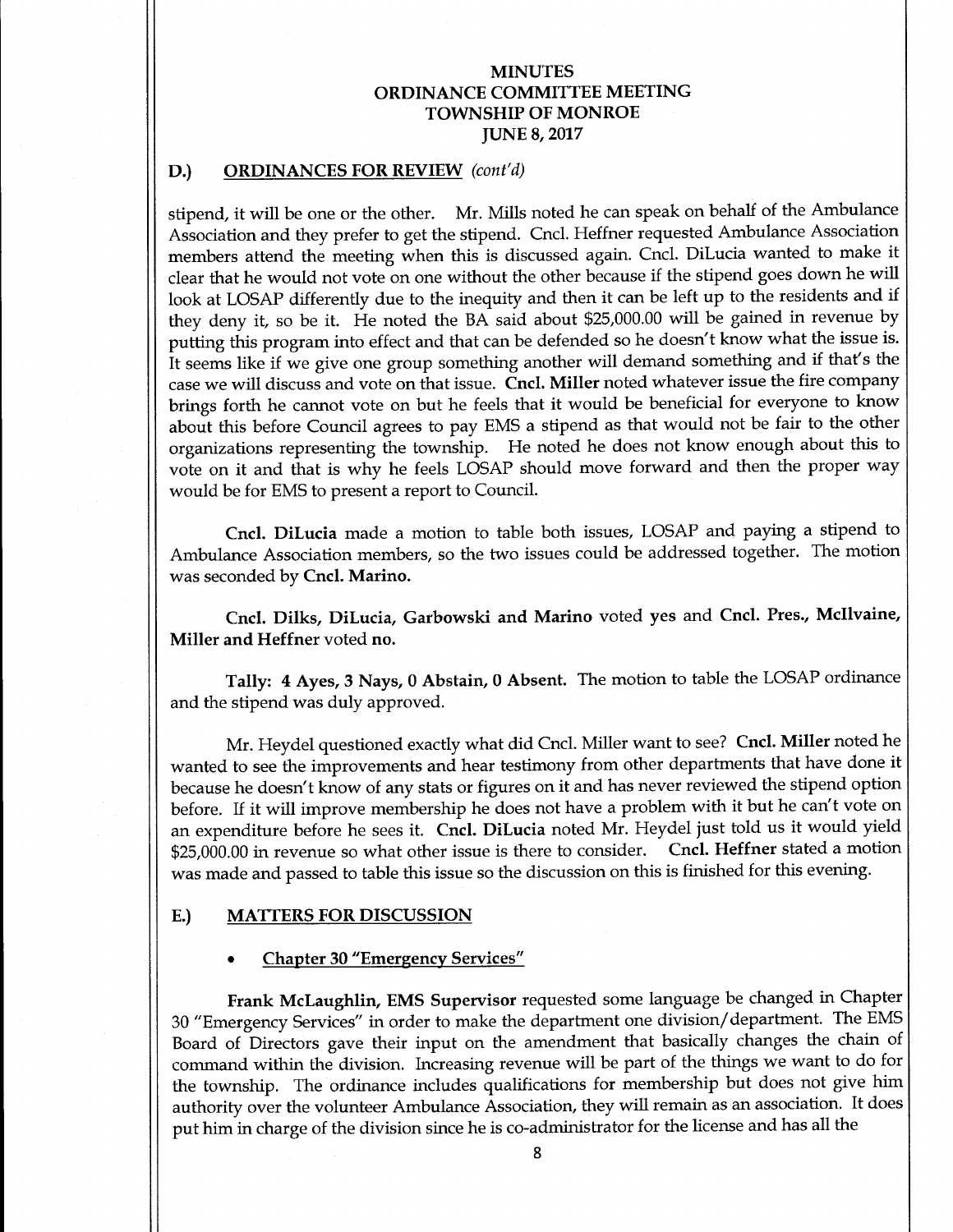## E.) MATTERS FOR DISCUSSION (cont'd)

responsibilities to maintain the license so one entity/ division would help to comply with the requirements of the N.J.S.A. 40 law. Mr. Mills questioned how this would affect the volunteers. Mr. McLaughlin explained it will affect operations of the equipment, supplies and command. The Chief will report to him (Mr. McLaughlin) and he will report to the Public Safety Director. Mr. McLaughlin noted Chief Accoglio, Anna Mills, Heather Dezii and Rebecca Hadry were at the meeting and they made the changes. Director of Public Safety, Jim Smart requested the proposed changes go to the Board of Trustees of the Ambulance Squad to ensure they are all on board before Council moves forward with it. Mr. McLaughlin noted it was scheduled for the entire Board of Directors but there was no quorum so he sat with the President and five of the Board of Directors. The ordinance was discussed and parts were subtracted that he had modified to protect the Association. The directors were given information on when it would be presented to Council and when it would go in to affect if approved. Their next meeting is presented to Council and when it would go in to affect if approved. scheduled for the fourth Tuesday. Cncl. Heffner noted Council will hold off on making changes to this until the Ambulance Association has the opportunity to review the changes being made. Director Smart noted he would like members from the Ambulance Association present to answer questions when Council discusses this again.

- Site Plan Waivers Developer's Agreements Removed from Agenda
- Monroe Township Ambulance & Rescue Association LOSAP/Stipend Proposal No  $\bullet$ further discussion took place on this matter

#### Tax Abatement Age Restricted Communities  $\bullet$

Cncl. Miller noted many other towns are starting to give tax abatement in age restricted communities as it provides additional revenue to the municipality, there are no school age children living in these communities and it helps offset the cost for seniors. Solicitor Fiore noted by Statute it is permitted and the information he provided was to generate pros and cons.<br>Cncl. Pres. McIlvaine poted two developers have reached out to the mayor for this. Cncl. Cncl. Pres., McIlvaine noted two developers have reached out to the mayor for this. Miller noted they reached out to him for developments already built and we do not have the ability to do that. This is for future development. Solicitor Fiore advised legally we can't do it for existing projects. Business Administrator, Kevin Heydel noted basically this would<br>subsidize new people coming in while the people in Holiday City will bear the cost. Cncl. subsidize new people coming in while the people in Holiday City will bear the cost. Pres., McIlvaine added sooner or later the abatement will expire and the people who can't afford the taxes now will have higher taxes. Cncl. Heffner polled Council regarding their feelings on this issue. Cncl Garbowski suggested this matter be sent to the committee for review and all other members of Council agreed.

#### Stormwater Management

Solicitor Fiore explained this was placed on the agenda so a determination could be made as to who is the Stormwater Coordinator. That person is required to be certified on a yearly basis. Cncl. Heffner noted Director of Public Works, Mike Calvello should be here to discuss this so it will be held until the next Ordinance Committee Meeting when he can be in attendance.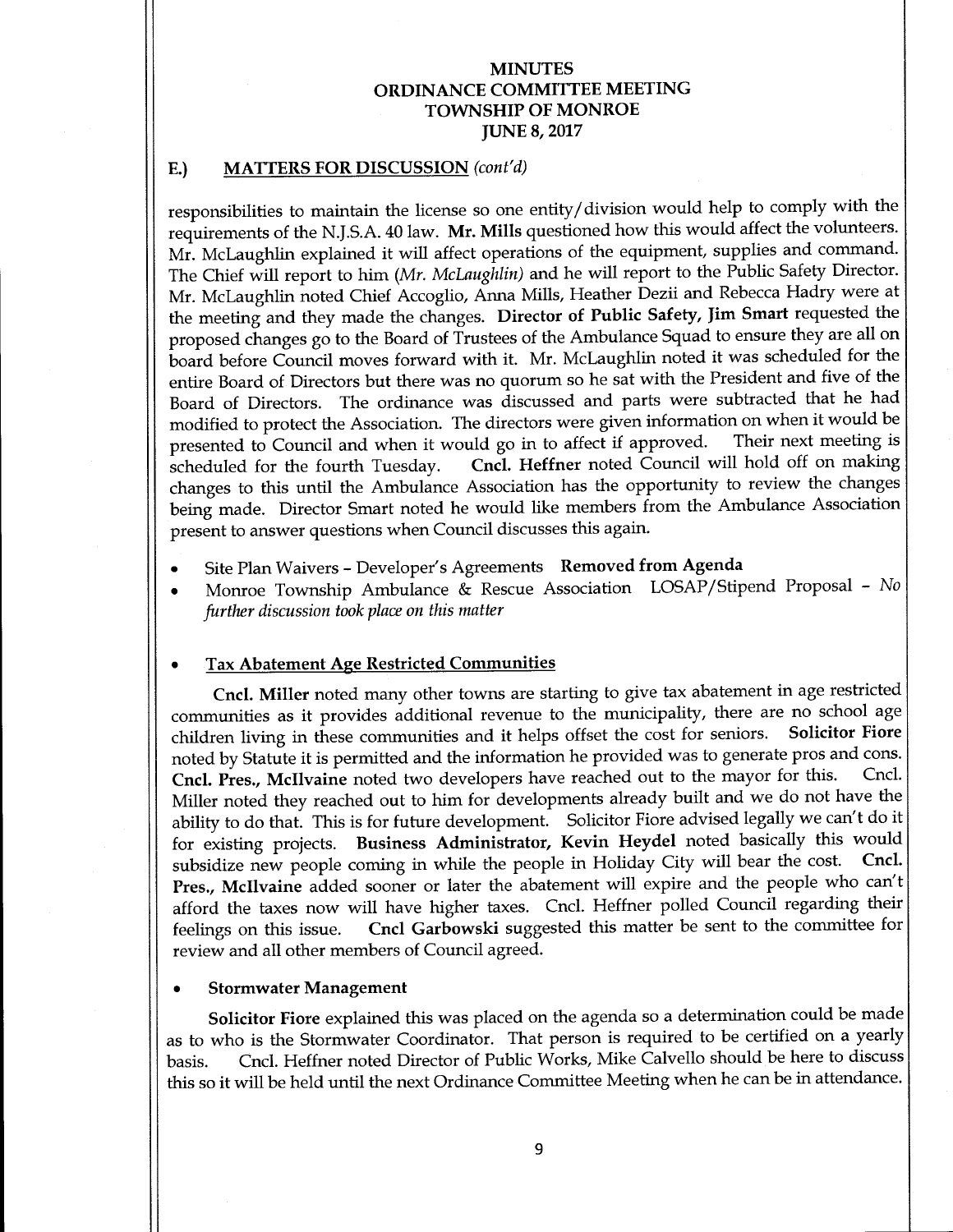#### E.) MATTERS FOR DISCUSSION (cont'd)

Cncl. Heffner questioned whether Council wanted a committee to iron out the issues for the Ambulance Association. Council agreed it should be discussed by the committee. Cncl. Heffner noted he would contact the Committee Members to schedule a meeting date.

#### F.) NEW BUSINESS

Cncl. Pres., Mcllvaine expressed his concerns regarding cars parking on both sides of Library Street. He stated he did not want to hurt the theater but if there is <sup>a</sup> fire on that street the fire trucks would not be able to get down it with cars parked on both sides of the street. He felt parking should only be permitted on one side of the street and the residents should begin<br>parking in the Library Street parking lot with the wall around it. Solicitor Fiore didn't think parking in the Library Street parking lot with the wall around it. the wall was on the original site plan so there is <sup>a</sup> possibility they can be made to take it down. The parking lot is not used for cars it is <sup>a</sup> gathering place for people and <sup>a</sup> place to throw debris and dismantle cars. Jim Smart noted residents feel unsafe parking there when people are hanging there. Chief McKeown noted he would have Sgt. Burton prepare a report on this.

Chief McKeown noted he received a letter from Kathy Simon, a Trustee of the Holiday City Homeowners Association requesting a traffic study be conducted at the intersection of Brookdale, Herbert Blvd. and Virgin Island Drive. He noted a study was done in January at the request of Council and that says no further action is warranted except some occasional speed enforcement which has been done in the area. Chief McKeown noted the position of the Police Department has not changed since January and he wanted Council to know that he was going to inform Mrs. Simon that the existing speed limit and traffic control is adequate and that they will continue enforcement at peak times. Cncl. Pres., Mcllvaine noted someone contacted him about the possibility of a four-way stop because the issue is not speed but people not stopping at Virgin Island Drive and Brookdale Blvd. He questioned whether that would be something feasible or would that be out of the question. Chief McKeown noted the complaints they had in the past were regarding speeding and four-way stop signs were wanted to decrease the accidents. The Traffic Department's position is based upon the MUTCD that prohibits stop signs from being installed as speed control devices. There are already stop signs on Virgin Island Drive and Brookdale Blvd. so the Police Department will need to do more stop sign enforcement in that area. Cncl. DiLucia noted he uses that road all the time to avoid the traffic on Sicklerville Road and the problem is it is very difficult to see oncoming traffic from Brookdale Blvd. due to all the trees and fences. Many times you start across and there is <sup>a</sup> car coming at you at 50 miles an hour. He felt a four-way stop was a good idea because that<br>would require the cars on Herbert Blvd. to stop. Cncl. Heffner suggested first looking at the would require the cars on Herbert Blvd. to stop. site-triangle that was submitted when Holiday City was built and if that site-triangle is blocked by trees and fences people may need to take them down. He felt sometimes <sup>a</sup> four-way stop causes more accidents because some people don't Chief McKeown didn't think there were any fences but there are trees that have grown up since Holiday City was built. Tom Swartz noted Rosemary Flaherty looked at the site-triangle on Lake Avenue and contacted the owners on each corner. He explained site-triangles were previously small but requirements have changed over the years and now they run approximately 300 feet down a road and 18 feet